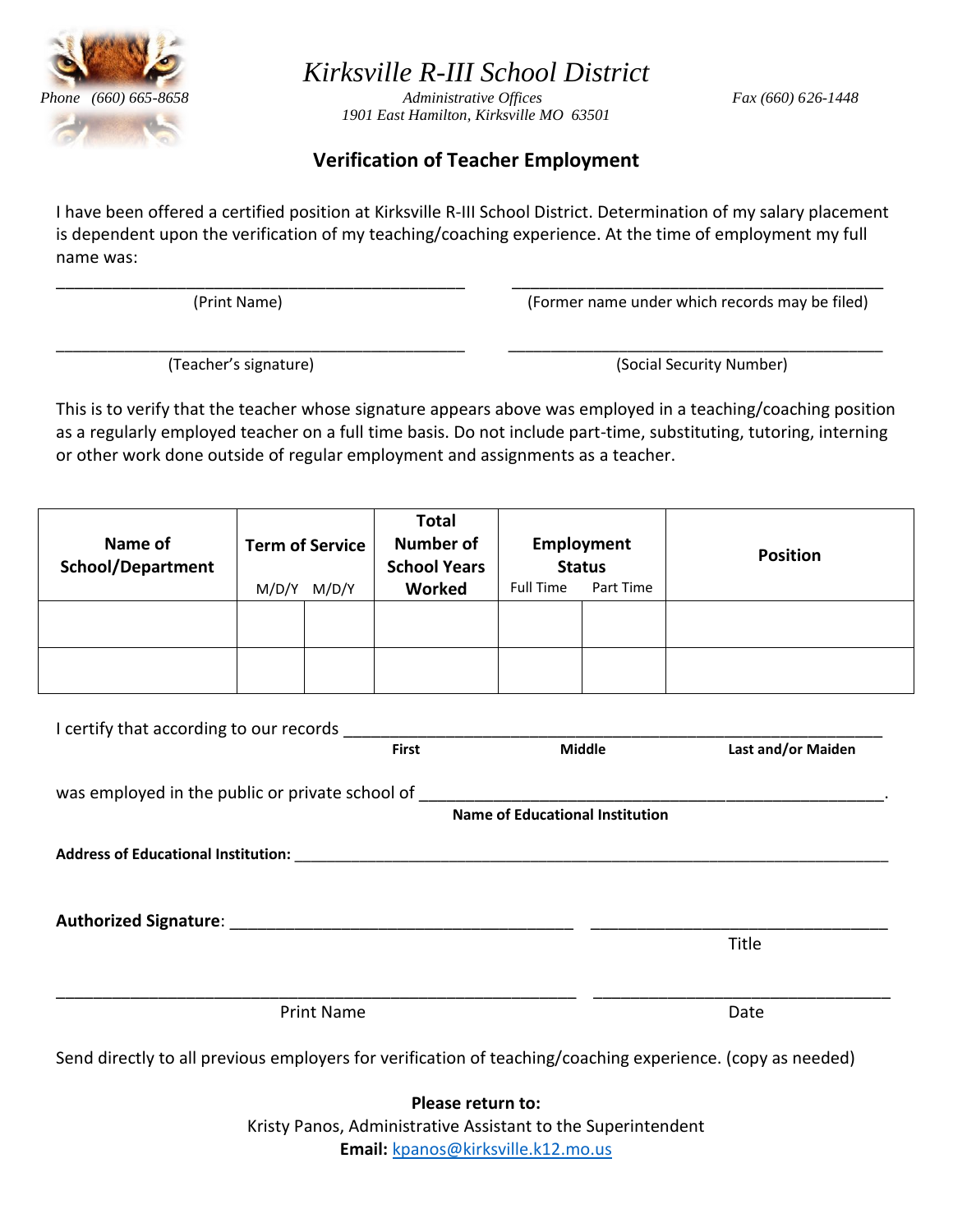New Hire Check List

## **Welcome to the Kirksville R-II School District. We are so excited to have you aboard. There will be a few things you will need to do in order to get things started.**

**Fingerprinting and Background Check.** Your employment is not considered to be complete until you have completed your Fingerprinting and background check. All applicants must pre-register at the Missouri Automated Criminal History Site (MACHS) www.machs.mo.gov for a fingerprint-based background check. The background check is performed by both the Missouri State Highway Patrol (MSHP) and the federal Bureau of Investigation. (FBI). All Missouri-based applicants must visit one of the IdentoGo office locations for fingerprinting. You can search for fingerprinting locations at Machs.mo.gov The processing fee for both Missouri and Non-Missouri residents is \$41.75. Missouri residents will complete payments on site during the fingerprinting process.

Registration Codes: Certified Employment (or within 1 yr.): **Code 0048** (Delivered to D.E.S.E.) District Substitutes: **Code 0049** (Delivered to D.E.S.E.) Uncertified Staff: **Code 0050** Bus Drivers: **Code 0051**

**New Hire Paperwork.** We will need to collect your I-9's, W-4's and Direct Deposit forms. This is done by H.R. in central office via DocuSign. You can request this by emailing mhulet@kirksville.k12.mo.us or calling 660.665.7774

You must present valid Identification in person to complete your I-9 Form. This can be done with HR or Payroll. Common examples include a Passport, or a combination of Drivers License with either your Social Security Card or Birth Certificate. For a full list, please refer to page 3 of the I-9 form. Central Office is located at 1901 E. Hamilton St. Kirksville Mo 63501 (next to the soccer fields and the YMCA). Monday – Friday 7:30 a.m. until 4:00 p.m.

**\_\_\_\_\_\_\_\_\_ Education and Employment Verification.** (Contract Employees) Verify your education and work experience with Kristy Panos the Administrative Assistant to the Superintendent. Email Kpanos@kirksville.k12.mo.us or call 660.665.8658 for questions and forms. This is the employee's responsibility.

**\_\_\_\_\_\_\_\_\_ Return Signed Contracts. (Contracted Employees)** Please review your contract, sign, and return A.S.A.P. to Kristy Panos the Administrative Assistant to the Superintendent.

**\_\_\_\_\_\_\_\_\_ Insurance Elections.** After your New Hire Paperwork is complete, you will be able to make your insurance elections through the Employee Navigator. You will receive an email with registration instructions. You will need our company code is: **KRIIISD**